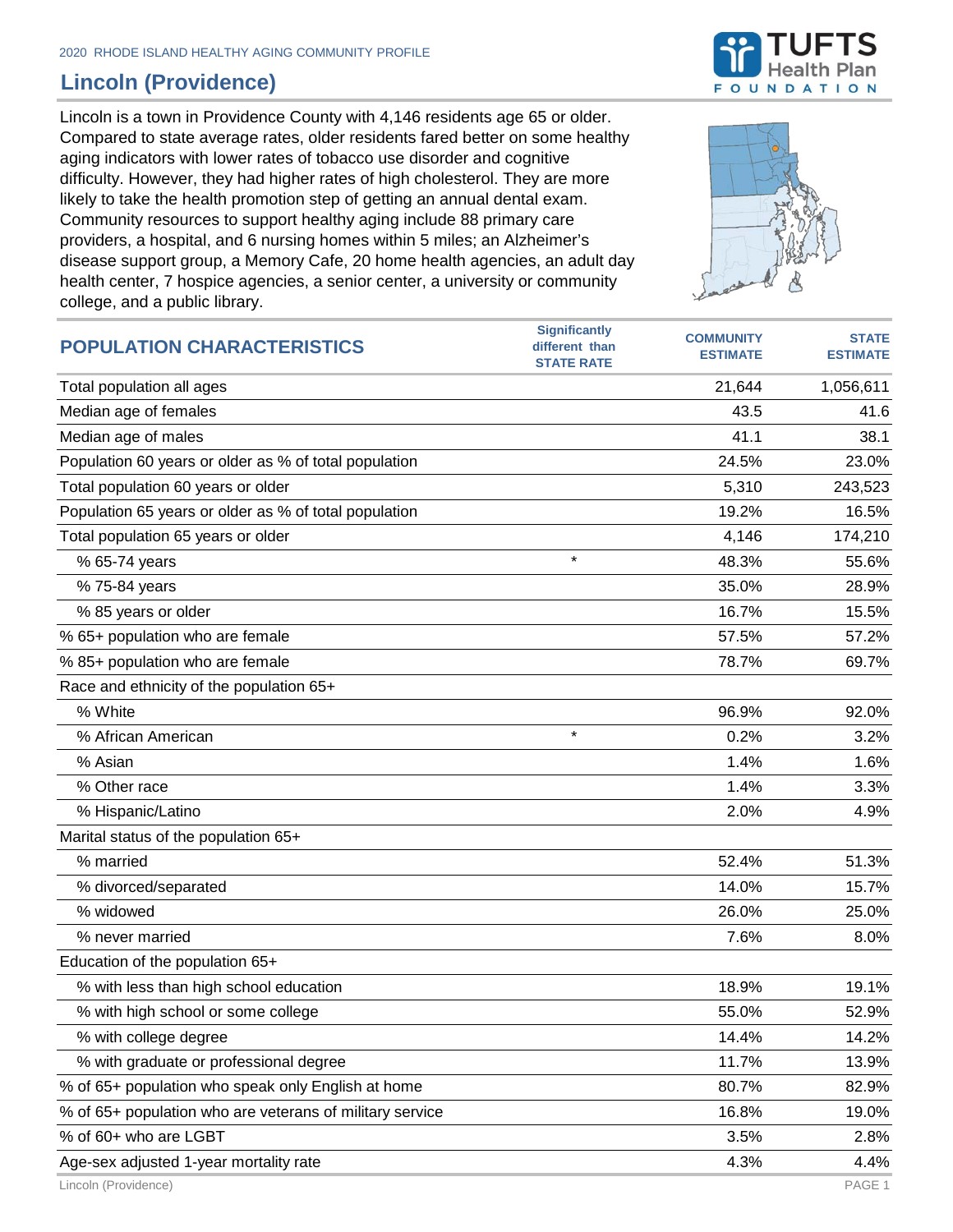| <b>HEALTHY AGING INDICATORS</b>                              | <b>BETTER / WORSE</b><br><b>STATE RATE</b> | <b>COMMUNITY</b><br><b>ESTIMATE</b> | <b>STATE</b><br><b>ESTIMATE</b> |
|--------------------------------------------------------------|--------------------------------------------|-------------------------------------|---------------------------------|
| <b>WELLNESS</b>                                              |                                            |                                     |                                 |
| % 60+ getting the recommended hours of sleep                 |                                            | 64.8%                               | 63.0%                           |
| % 60+ doing any physical activity within last month          |                                            | 71.1%                               | 71.0%                           |
| % 60+ met CDC guidelines for muscle-strengthening activity   |                                            | 23.6%                               | 25.0%                           |
| % 60+ met CDC guidelines for aerobic physical activity       |                                            | 54.9%                               | 54.3%                           |
| % 60+ with fair or poor health status                        |                                            | 18.6%                               | 19.5%                           |
| % 60+ with 15+ physically unhealthy days in last month       |                                            | 13.2%                               | 14.5%                           |
| <b>FALLS</b>                                                 |                                            |                                     |                                 |
| % 60+ who fell within last year                              |                                            | 22.4%                               | 26.3%                           |
| % 60+ who were injured in a fall within last year            |                                            | 8.3%                                | 10.3%                           |
| % 65+ had hip fracture                                       |                                            | 3.2%                                | 3.4%                            |
| <b>PREVENTION</b>                                            |                                            |                                     |                                 |
| % 60+ with physical exam/check-up in last year               |                                            | 95.4%                               | 93.0%                           |
| % 60+ flu shot in last year                                  |                                            | 62.0%                               | 60.6%                           |
| % 60+ with pneumonia vaccine                                 |                                            | 71.9%                               | 67.7%                           |
| % 60+ with shingles vaccine                                  |                                            | 36.2%                               | 35.3%                           |
| % 60+ women with a mammogram within last 2 years             |                                            | 81.0%                               | 82.0%                           |
| % 60+ with colorectal cancer screening                       |                                            | 76.3%                               | 77.8%                           |
| % 60+ with HIV test                                          | $\star$                                    | 10.4%                               | 15.8%                           |
| % 60+ met CDC preventive health screening goals              |                                            | 41.0%                               | 39.2%                           |
| <b>NUTRITION &amp; DIET</b>                                  |                                            |                                     |                                 |
| % 60+ with 5 or more servings of fruit or vegetables per day |                                            | 18.9%                               | 18.1%                           |
| % 65+ with poor supermarket access                           |                                            | 41.7%                               | 23.6%                           |
| % 60+ stressed about buying food in last month               |                                            | 10.1%                               | 13.2%                           |
| % 60+ self-reported obese                                    |                                            | 27.1%                               | 26.8%                           |
| % 65+ clinically diagnosed obesity                           |                                            | 31.3%                               | 29.3%                           |
| % 65+ with high cholesterol                                  | W                                          | 82.2%                               | 79.1%                           |
| % 60+ with cholesterol screening                             |                                            | 97.8%                               | 96.9%                           |
| <b>ORAL HEALTH</b>                                           |                                            |                                     |                                 |
| % 60+ with dental insurance                                  |                                            | 55.7%                               | 56.3%                           |
| % 60+ with annual dental exam                                | В                                          | 80.8%                               | 75.9%                           |
| # of dentists per 100,000 persons (all ages)                 |                                            | 60.5                                | 64.7                            |
| % 60+ with loss of 6 or more teeth                           |                                            | 26.4%                               | 29.6%                           |
| <b>CHRONIC DISEASE</b>                                       |                                            |                                     |                                 |
| % 65+ with Alzheimer's disease or related dementias          |                                            | 12.7%                               | 13.1%                           |
| % 65+ with anemia                                            |                                            | 49.3%                               | 50.0%                           |
| % 65+ with asthma                                            |                                            | 15.2%                               | 14.9%                           |
| % 65+ with atrial fibrillation                               |                                            | 14.7%                               | 15.0%                           |
| % 65+ with autism spectrum disorder                          |                                            | N/A                                 | 0.04%                           |
| % 65+ with benign prostatic hyperplasia (men)                |                                            | 41.8%                               | 42.2%                           |
| % 65+ with breast cancer (women)                             |                                            | 10.1%                               | 11.1%                           |
| % 65+ with cataract                                          |                                            | 68.1%                               | 67.5%                           |
|                                                              |                                            |                                     |                                 |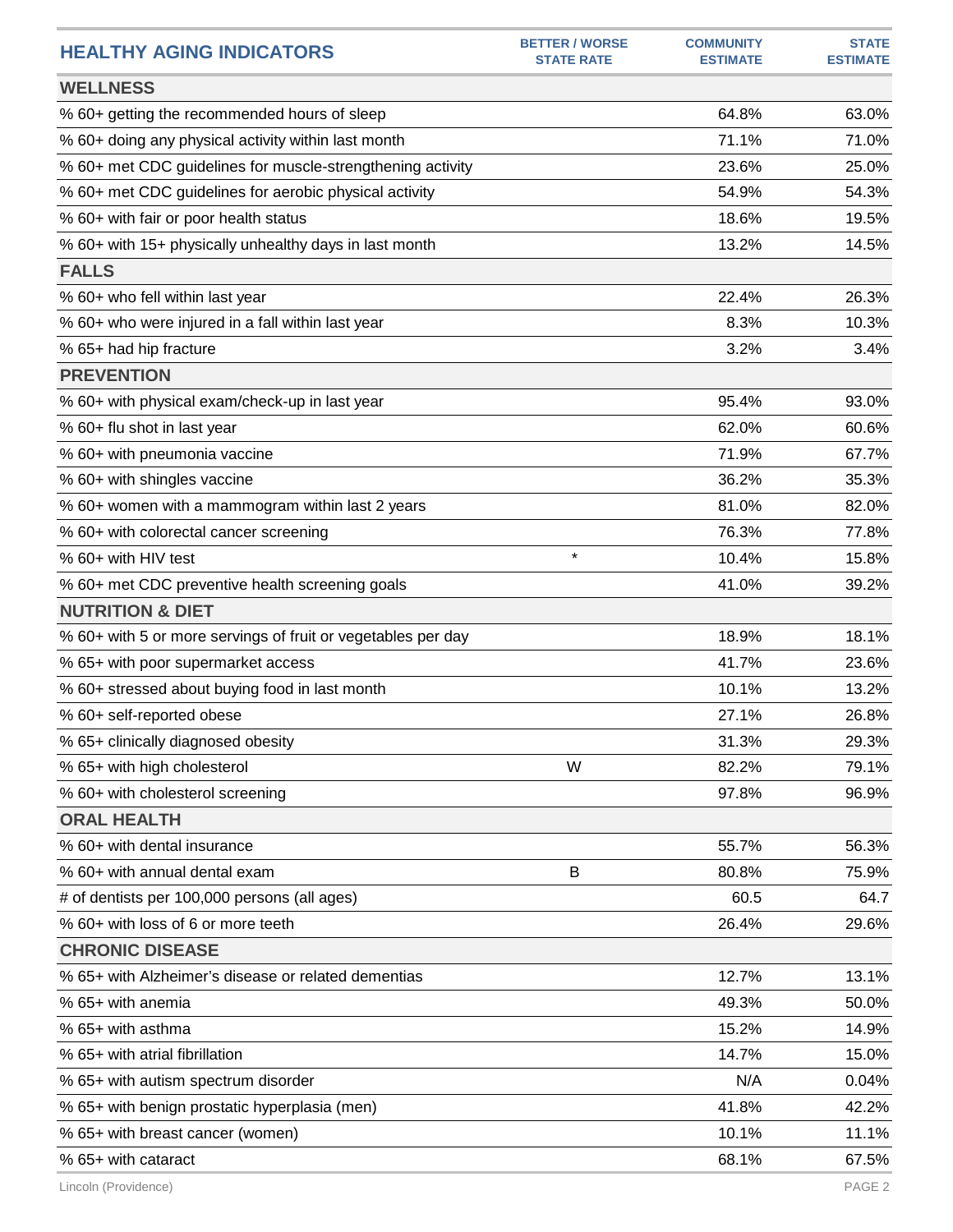| <b>HEALTHY AGING INDICATORS</b>                         | <b>BETTER / WORSE</b><br><b>STATE RATE</b> | <b>COMMUNITY</b><br><b>ESTIMATE</b> | <b>STATE</b><br><b>ESTIMATE</b> |
|---------------------------------------------------------|--------------------------------------------|-------------------------------------|---------------------------------|
| % 65+ with chronic kidney disease                       |                                            | 31.4%                               | 30.7%                           |
| % 65+ with chronic obstructive pulmonary disease        |                                            | 21.9%                               | 22.9%                           |
| % 65+ with colon cancer                                 |                                            | 2.4%                                | 2.7%                            |
| % 65+ with congestive heart failure                     |                                            | 22.1%                               | 21.6%                           |
| % 65+ with diabetes                                     |                                            | 34.5%                               | 34.7%                           |
| % 65+ with endometrial cancer (women)                   |                                            | 1.3%                                | 1.9%                            |
| % 65+ with epilepsy                                     |                                            | 2.6%                                | 2.9%                            |
| % 65+ with fibromyalgia, chronic pain and fatigue       |                                            | 23.4%                               | 25.4%                           |
| % 65+ with glaucoma                                     |                                            | 26.4%                               | 27.0%                           |
| % 65+ ever had a heart attack                           |                                            | 5.6%                                | 5.8%                            |
| % 65+ with HIV/AIDS                                     |                                            | 0.09%                               | 0.12%                           |
| % 65+ with hypertension                                 |                                            | 77.5%                               | 78.0%                           |
| % 65+ with hypothyroidism                               |                                            | 22.5%                               | 22.4%                           |
| % 65+ with ischemic heart disease                       |                                            | 42.4%                               | 41.8%                           |
| % 65+ with leukemias and lymphomas                      |                                            | 2.6%                                | 2.7%                            |
| % 65+ with liver disease                                |                                            | 8.8%                                | 9.9%                            |
| % 65+ with lung cancer                                  |                                            | 2.2%                                | 2.1%                            |
| % 65+ with migraine and other chronic headache          |                                            | 5.5%                                | 6.1%                            |
| % 65+ with osteoarthritis or rheumatoid arthritis       |                                            | 56.4%                               | 56.2%                           |
| % 65+ with osteoporosis                                 |                                            | 20.4%                               | 19.6%                           |
| % 65+ with peripheral vascular disease                  |                                            | 26.8%                               | 25.6%                           |
| % 65+ with pressure ulcer or chronic ulcer              |                                            | 7.4%                                | 8.1%                            |
| % 65+ with prostate cancer (men)                        |                                            | 13.6%                               | 13.4%                           |
| % 65+ with stroke                                       |                                            | 11.2%                               | 11.9%                           |
| % 65+ with traumatic brain injury                       |                                            | 1.3%                                | 1.0%                            |
| % 65+ with 4+ (out of 15) chronic conditions            |                                            | 64.1%                               | 63.8%                           |
| % 65+ with 0 chronic conditions                         |                                            | 6.4%                                | 7.0%                            |
| <b>BEHAVIORAL HEALTH</b>                                |                                            |                                     |                                 |
| # opioid deaths (all ages)                              |                                            | 14                                  | 1,654                           |
| % 65+ with opioid use disorder                          |                                            | 1.2%                                | 1.9%                            |
| % 65+ with substance use disorder                       |                                            | 5.7%                                | 7.0%                            |
| % 60+ who used marijuana in last month                  |                                            | N/A                                 | 3.4%                            |
| % 60+ excessive drinking                                |                                            | 9.7%                                | 9.3%                            |
| % 65+ with tobacco use disorder                         | B                                          | 6.9%                                | 10.8%                           |
| % 60+ current smokers                                   |                                            | 6.1%                                | 8.7%                            |
| % 60+ ever used E-Cigarettes in last month              |                                            | 4.9%                                | 5.8%                            |
| <b>MENTAL HEALTH</b>                                    |                                            |                                     |                                 |
| % 60+ who reported receiving adequate emotional support |                                            | 82.7%                               | 79.7%                           |
| % 60+ who reported being satisfied with life            |                                            | 96.4%                               | 95.3%                           |
| % 60+ with 15+ days poor mental health in last month    | B                                          | 4.6%                                | 7.4%                            |
| % 65+ with depression                                   |                                            | 32.2%                               | 32.9%                           |
| % 65+ with anxiety disorder                             |                                            | 28.1%                               | 29.8%                           |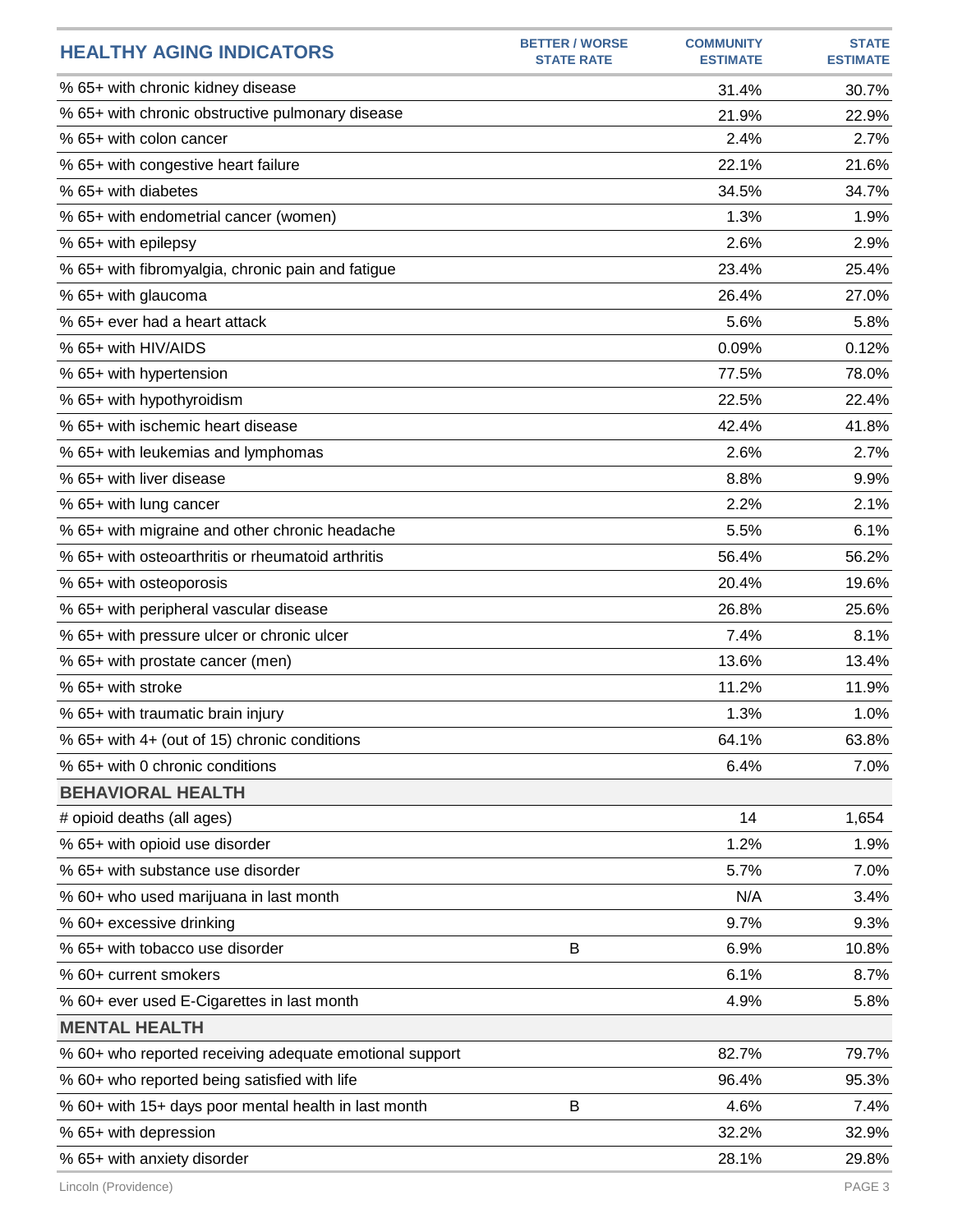| <b>HEALTHY AGING INDICATORS</b>                                  | <b>BETTER / WORSE</b><br><b>STATE RATE</b> | <b>COMMUNITY</b><br><b>ESTIMATE</b> | <b>STATE</b><br><b>ESTIMATE</b> |
|------------------------------------------------------------------|--------------------------------------------|-------------------------------------|---------------------------------|
| % 65+ with bipolar disorder                                      |                                            | 3.5%                                | 4.1%                            |
| % 65+ with post-traumatic stress disorder                        |                                            | 1.4%                                | 1.7%                            |
| % 65+ with schizophrenia & other psychotic disorder              |                                            | 3.0%                                | 3.8%                            |
| % 65+ with personality disorder                                  |                                            | 2.3%                                | 2.8%                            |
| <b>LIVING WITH DISABILITY</b>                                    |                                            |                                     |                                 |
| % 65+ with self-reported hearing difficulty                      |                                            | 17.9%                               | 13.9%                           |
| % 65+ with clinical diagnosis of deafness or hearing impairment  |                                            | 15.7%                               | 16.4%                           |
| % 65+ with self-reported vision difficulty                       |                                            | 4.5%                                | 5.5%                            |
| % 65+ with clinical diagnosis of blindness or visual impairment  |                                            | 0.9%                                | 1.1%                            |
| % 65+ with self-reported cognition difficulty                    | B                                          | 4.5%                                | 8.2%                            |
| % 65+ with self-reported ambulatory difficulty                   |                                            | 18.7%                               | 21.0%                           |
| % 65+ with clinical diagnosis of mobility impairment             |                                            | 4.3%                                | 3.8%                            |
| % 65+ with self-reported self-care difficulty                    |                                            | 9.1%                                | 8.0%                            |
| % 65+ with self-reported independent living difficulty           |                                            | 12.1%                               | 14.3%                           |
| <b>CAREGIVING</b>                                                |                                            |                                     |                                 |
| # of Alzheimer's disease specific support groups                 |                                            | 1                                   | 16                              |
| # of Memory Cafes                                                |                                            | 1                                   | 10                              |
| % of 60+ who provide care to a family/friend in last month       |                                            | 20.2%                               | 22.5%                           |
| % of grandparents raising grandchildren                          |                                            | 0.9%                                | 1.0%                            |
| % of grandparents who live with grandchildren                    |                                            | 3.4%                                | 3.2%                            |
| <b>ACCESS TO CARE</b>                                            |                                            |                                     |                                 |
| % 65+ dually eligible for Medicare and Medicaid                  | $\star$                                    | 7.7%                                | 13.8%                           |
| % 65+ Medicare managed care enrollees                            | $\star$                                    | 45.8%                               | 43.8%                           |
| % 60+ with a regular doctor                                      |                                            | 97.8%                               | 96.7%                           |
| % 60+ who did not see a doctor when needed due to cost           |                                            | 4.7%                                | 5.4%                            |
| # of primary care providers within 5 miles                       |                                            | 88                                  | 1,605                           |
| # of hospitals within 5 miles                                    |                                            | 1                                   | 13                              |
| # of home health agencies                                        |                                            | 20                                  | 23                              |
| # of nursing homes within 5 miles                                |                                            | 6                                   | 80                              |
| # of community health centers                                    |                                            | $\mathbf 0$                         | 43                              |
| # of adult day health centers                                    |                                            | 1                                   | 31                              |
| # of hospice agencies                                            |                                            | $\overline{7}$                      | 18                              |
| <b>SERVICE UTILIZATION</b>                                       |                                            |                                     |                                 |
| # physician visits per year                                      |                                            | 8.7                                 | 8.4                             |
| # emergency room visits/1000 persons 65+ years annually          |                                            | 569.9                               | 620.6                           |
| # Part D monthly prescription fills per person annually          |                                            | 51.2                                | 52.2                            |
| # home health visits annually                                    |                                            | 4.1                                 | 3.5                             |
| # durable medical equipment claims annually                      |                                            | 1.9                                 | 1.7                             |
| # inpatient hospital stays/1000 persons 65+ years annually       |                                            | 293.0                               | 286.5                           |
| % Medicare inpatient hospital readmissions (as % of admissions)  |                                            | 17.8%                               | 17.4%                           |
| # skilled nursing facility stays/1000 persons 65+ years annually |                                            | 117.2                               | 98.8                            |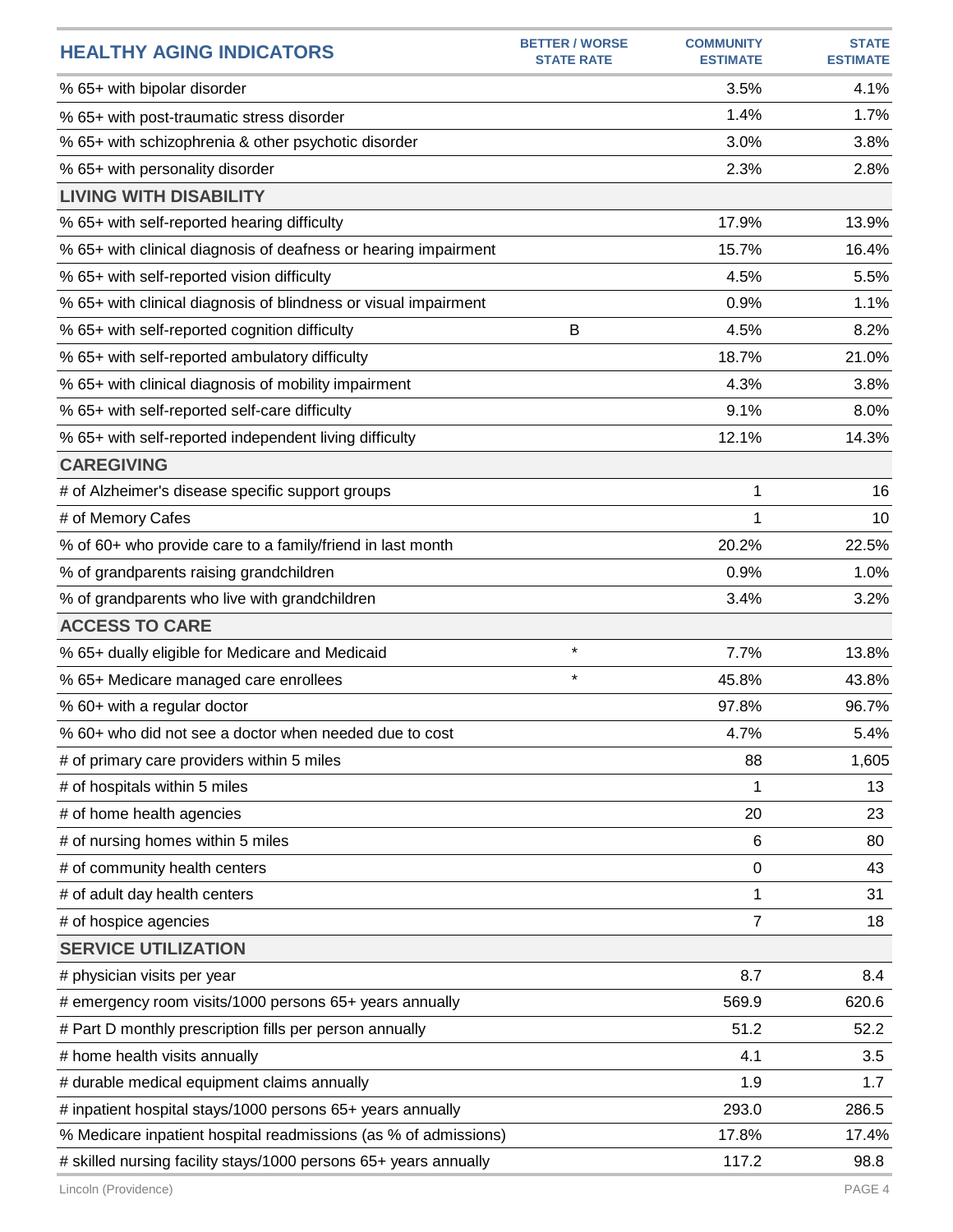| <b>HEALTHY AGING INDICATORS</b>                               | <b>BETTER / WORSE</b><br><b>STATE RATE</b> | <b>COMMUNITY</b><br><b>ESTIMATE</b> | <b>STATE</b><br><b>ESTIMATE</b> |
|---------------------------------------------------------------|--------------------------------------------|-------------------------------------|---------------------------------|
| # skilled nursing home Medicare beds/1000 persons 65+ years   |                                            | 39.8                                | 47.1                            |
| % 65+ getting Medicaid long term services and supports        | $\star$                                    | 3.2%                                | 4.2%                            |
| % 65+ hospice users                                           |                                            | 3.6%                                | 3.5%                            |
| % 65+ hospice users as % of decedents                         |                                            | 47.0%                               | 53.0%                           |
| Median hospice days per hospice user (65+, deceased)          |                                            | 11.0                                | 11.0                            |
| Median hospice payment (Medicare + other) per hospice user    |                                            | \$4,089.61                          | \$3,870.97                      |
| <b>COMMUNITY</b>                                              |                                            |                                     |                                 |
| Air pollution: annual # of unhealthy days for 65+ (county)    |                                            | 8                                   | N/A                             |
| Age-friendly efforts in community                             |                                            | Not yet                             | Yes                             |
| # of senior centers                                           |                                            | 1                                   | 32                              |
| # of universities and community colleges                      |                                            | 1                                   | 19                              |
| # of public libraries                                         |                                            | 1                                   | 71                              |
| # of YMCAs                                                    |                                            | $\Omega$                            | 15                              |
| % in county with access to broadband (all ages)               |                                            | 98.4%                               | 98.1%                           |
| % 60+ who used Internet in last month                         |                                            | 68.9%                               | 71.6%                           |
| Voter participation rate in 2016 election (age 18+)           |                                            | 68.8%                               | 55.0%                           |
| % 60+ who believe local service orgs understand needs         |                                            | 39.5%                               | 44.1%                           |
| % 60+ who believe he/she can make a difference                |                                            | 50.0%                               | 52.2%                           |
| % 60+ who believe working together can make a difference      |                                            | 82.2%                               | 81.0%                           |
| % 60+ who volunteer at least once per month                   |                                            | 20.6%                               | 22.9%                           |
| % 60+ who attend community events (church, club) monthly      |                                            | 40.0%                               | 44.4%                           |
| <b>SAFETY &amp; CRIME</b>                                     |                                            |                                     |                                 |
| Violent crime rate /100,000 persons                           |                                            | 102.8                               | 220.3                           |
| Homicide rate /100,000 persons (county)                       |                                            | 3                                   | $\overline{2}$                  |
| # firearm fatalities (all ages) (county)                      |                                            | 572                                 | 895                             |
| Property crime rate /100,000 persons                          |                                            | 1809.8                              | 1,678.4                         |
| # 65+ deaths by suicide (county)                              |                                            | 24                                  | 57                              |
| <b>TRANSPORTATION</b>                                         |                                            |                                     |                                 |
| % 65+ who own a motor vehicle                                 |                                            | 87.8%                               | 85.0%                           |
| % 60+ who always drive or ride wearing a seatbelt             |                                            | 94.1%                               | 91.9%                           |
| % 60+ who drove under the influence of drinking in last month |                                            | N/A                                 | 2.0%                            |
| # of fatal crashes involving adult age 60+/town               |                                            | 1                                   | 82                              |
| # of fatal crashes involving adult age 60+/county             |                                            | 52                                  | 82                              |
| <b>HOUSING</b>                                                |                                            |                                     |                                 |
| % 65+ population who live alone                               | $\star$                                    | 22.0%                               | 31.4%                           |
| Average household size (all ages)                             |                                            | 2.7                                 | 2.5                             |
| Median house value                                            |                                            | \$303,700.00                        | \$249,800.00                    |
| % 60+ own home                                                |                                            | 71.2%                               | 70.3%                           |
| % 60+ homeowners who have mortgage                            |                                            | 43.7%                               | 48.7%                           |
| % 60+ stressed about paying rent/mortgage in last month       |                                            | 24.5%                               | 22.1%                           |